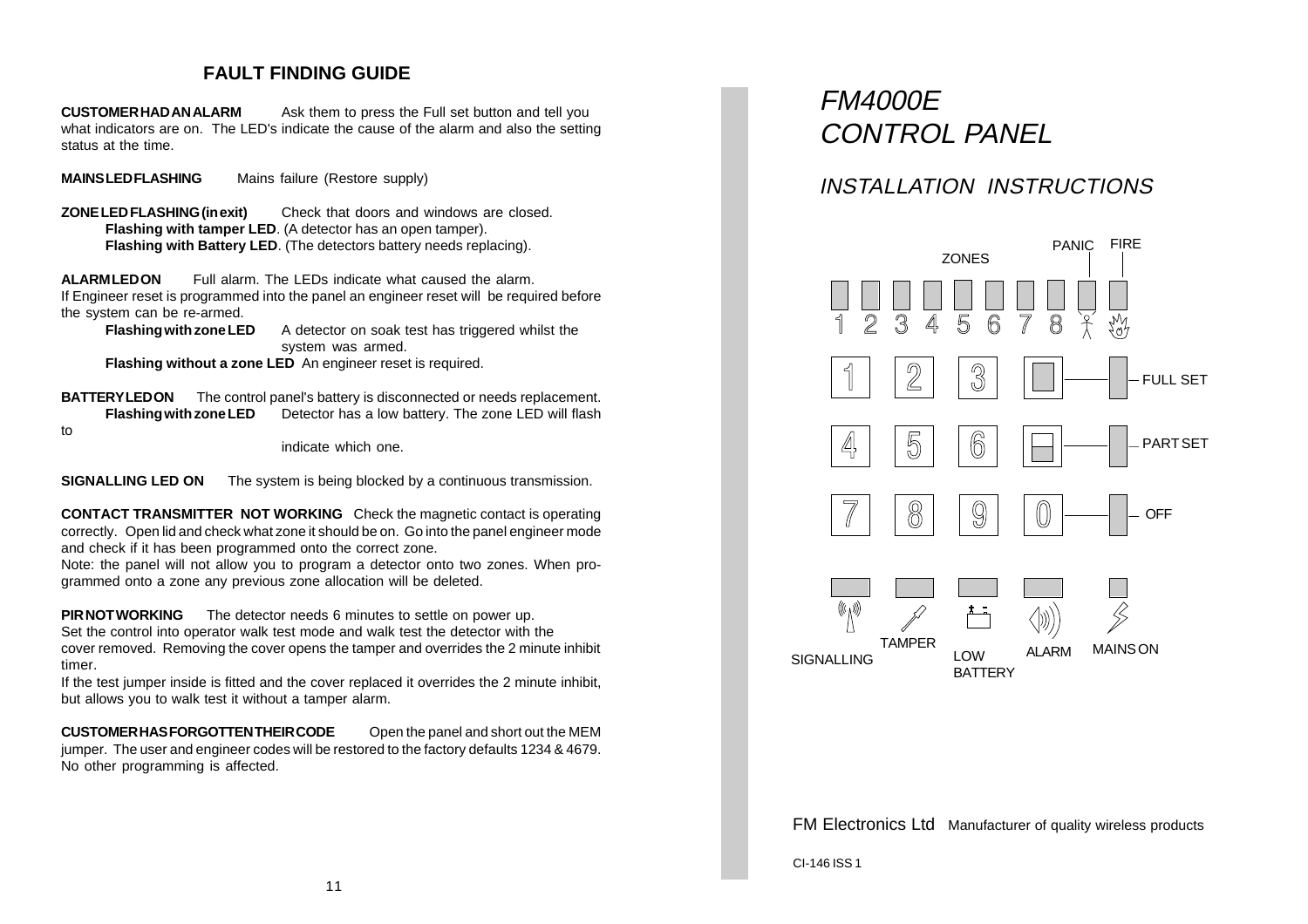1-4 12V Auxiliary supply output. Maximum load current 500mA

5 Tamper -ve return. If connecting a Self Actuating Bell (SAB) then connect the -ve tamper return to this terminal. If not fitting a SAB this terminal must be connected to ve Aux.

6. This terminal provides a +ve output on alarm, which is reset next time the panel is armed. It is provided for use with hard wired detectors that have a latching LED facility.

7. -ve to trigger Siren. Goes from open circuit to 0v to operate a bell or siren. Max 500mA.

Resets after the bell time set in engineer program.

8. - ve Strobe. Goes from open circuit to 0v in alarm to operate a strobe. Remains on until the system is disarmed.

9. Dialler trigger output. Is provided for triggering an autodialler. This output goes to 0v on full alarm.

Once triggered it remains until the panel is disarmed, so as not to trigger any more until the system is turned off.

#### **CONNECTION (BOTTOM EDGE)**

#### RECEIVED SIGNAL STRENGTH INDICATION (RSSI)

For connection to a digital voltmeter to indicate the Signal Strength of a transmission received from a detector. (Refer to section on using the RSSI output).

## **INSTALLATION**

The factory defaults for the user and engineer codes are:- USER CODE =  $1234$ ENG CODE =  $4679$ 

The recommended installation procedure is as follows:

#### **1. Label detectors.**

Each detector has a label inside for you to write the zone number onto for reference during installation and for later service reference.

#### **2. Complete the User Record**

The back page of the user instruction booklet should be completed and left with the operator for their reference. It gives them information about the zones and entry exit times etc.

#### **3. Complete a system record sheet**

A system record sheet should be completed before commencing programming. This acts as a reference when programming and can form part of the installation records.

#### **4. Locate the control panel**

For best radio coverage the control panel is best located at a central point in the building. The higher it is the better for radio reception. (Do not mount at floor level on a ground floor)

Metal objects cause radio reflections which oppose the signal being received from the detector with a resultant reduction in the received signal strength. Metalwork close by can result in complete cancellation, therefore do not site the control panel or detectors near to large metal objects, metal piping, girders, concentrations of mains cabling, fuse boxes etc.

Consider the ease of wiring to the external siren when making your choice.

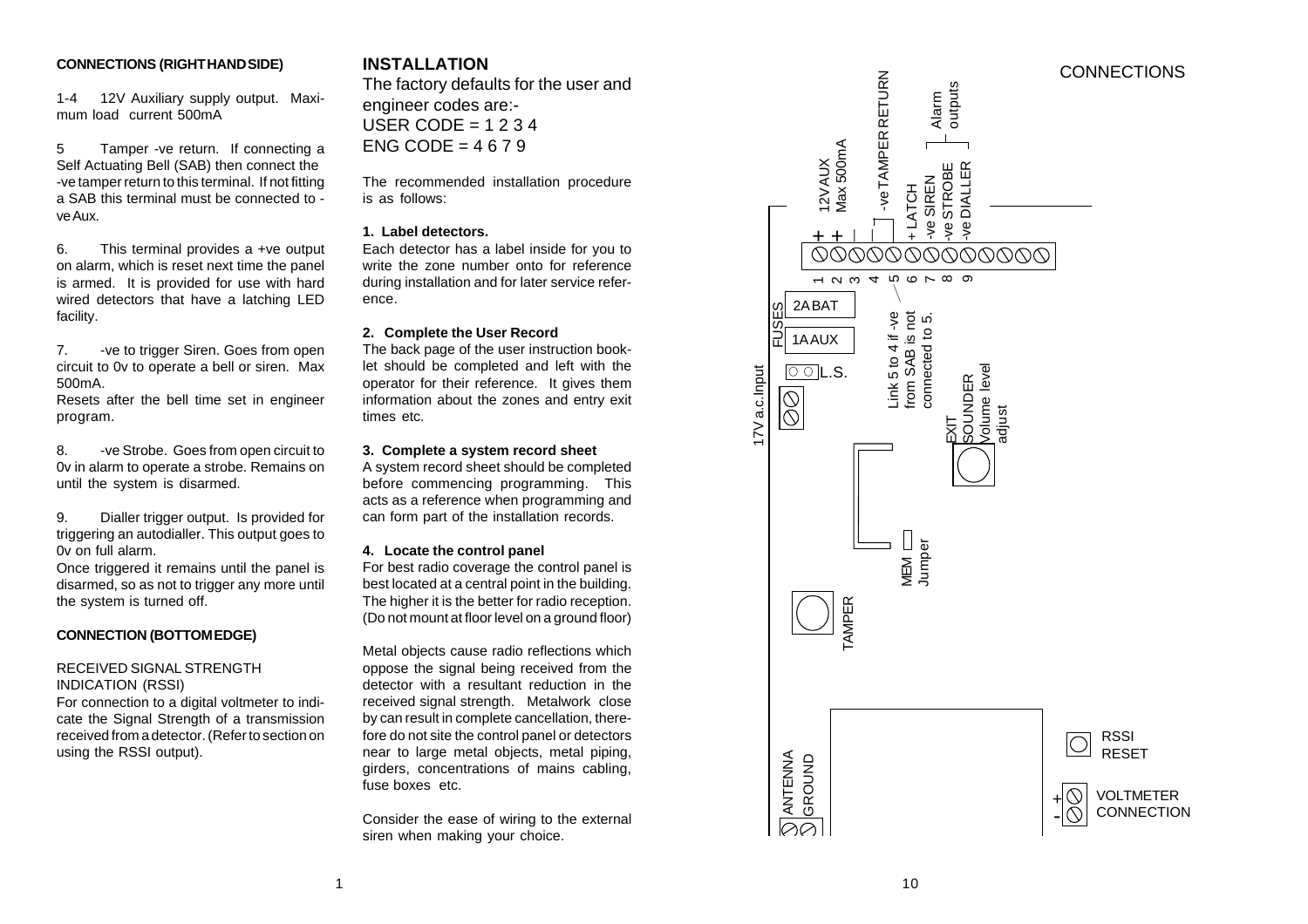## SAB CONNECTION TO THE FM4000 The Panel may be temporarily sited whilst



Connections on the FM4000 main board

a test is carried out to verify the reception from distant detectors.

When satisfied the panel must be fixed using the three fixing points provided.

Mains supply to the control panel must be provided by a competent electrician to the current issue of the IEE regulations.

A 12v sealed lead acid stand-by battery should be connected, after all wiring has been completed and tested. 12v 1.9AH is recommended.

#### **5. Program detectors onto the panel**

Each detector has an internal "Learn" jumper.

To add a detector to the system:

Go into the engineer program. Select the zone number. Short out the learn jumper on the detector. Remove the learn jumper after programming

The detector transmits its identity together with a learn bit. The panel stores the detectors identity code and adds it to the chosen zone.

(Refer to engineer programming section)

#### **6. Carry out range test**

If you keep a 4174 remote control for testing, you can program this onto the system and then go to each detector location in turn and verify that the control can be armed and disarmed from all detector locations.

#### **7. Mount the detectors**

Refer to the detector instructions for recommended mounting positions. As reflections from metalwork act to cancel the transmission, avoid siting near to any

metalwork. Reflections like this can often be overcome

by a small movement in position of 15 to 20cm.

#### **8. Making panel program changes.**

Complete a system record sheet before making any changes.

Once programmed the program is stored in none volatile memory, so data will remain stored even in the event of complete power failure.

#### **9. Radio test using the RSSI output**

To measure the signal strength received from a detector.

i) Connect a Voltmeter to the RSSI output terminals.

ii) Press the reset button next to the RSSI terminals. The voltmeter should now read zero volts.

iii) Go to the detector and operate the learn jumper.

iv) Return to the panel. The voltmeter now displays a voltage representing the strength of the transmission received.

It will ignore any other transmissions and only respond to the learn message or a Panic or Off message from a remote control or panic button.

The voltage reading should be a minimum of 1.0v.

The readings for each detector can be recorded on the system record sheet for future reference.

#### **10. Full system test**

A walk test facility is provided in the Operating instructions. This may be used to do a test of the detectors only.

Once the Sounders and dialler have been connected and the installation completed a full test with remote signalling should be carried out.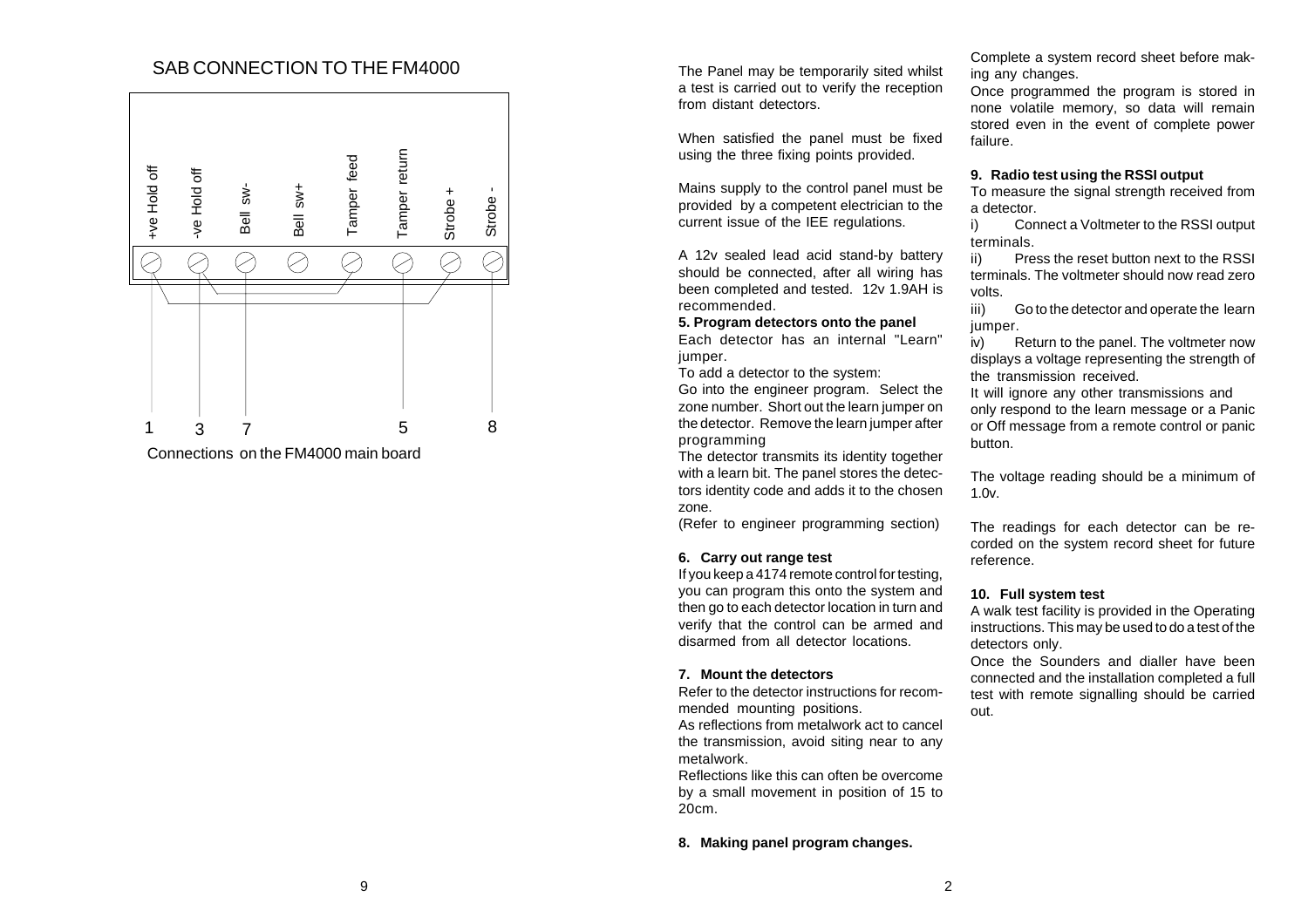### **PROGRAMMING**

**1.** Enter the engineers code 4 6 7 9 The Alarm led will flash slowly to indicate that you are in the program mode.

**2.** Key in the two digit program number. (The zone led's indicate which option is set.)

**3.** Key in the option required (The zone led's indicate your choice)

**4.** Press the Full Set key to exit that program step.

**5.** When finished with programming key in 48 to exit engineer mode.

#### **ERROR CORRECTION VIA PART SET KEY**

If you accidently enter an engineer program number and change an option value, you can undo the change by pressing the Part Set key before exiting the program step via the Full Set key.

**EXAMPLE:** To set the Full set entry timer to 1 minute.

Key in 4 6 7 9 The alarm indicator will illuminate to indicate that you are now in engineer program mode

Key in 12 To select Full set exit time (program No. 12.)

Key in 6 To select the 1 minute option.

Zone 6 LED indicates your choice

Press the Full Set button to exit program

**Note:** The Full set button must be pressed to exit from each program step. Until the Full Set button is pressed any key press just changes your choice of option.

Key in the next program Number you wish to change.

When all programming is complete Key in 48 to exit engineer mode

#### **00 INVERT SIREN OUTPUT**

Normally -ve applied in alarm.(0v in alarm)

- $0 =$  -ve applied in alarm
- $1 =$  -ve removed in alarm

#### **LEARNING DEVICES**

step.

When installing the system you may find it easier to label each detector with its zone number and learn them into the panel before installation. Once programmed into the panel's memory, the information will not be lost even when power is removed from the panel.

#### **01 PROGRAM DEVICES ONTO ZONE 1**

Select program number 01. The numbered LED's will indicate how many detectors are already on that zone. eg. if LED's 1, 2 and 3 are lit then there are 3 devices on that zone.

To delete all detectors from that zone press Part set & O keys together. To add a detector to a zone, briefly short out the learn jumper on the detector and ensure that the learn pins are not left permanently shorted.

The panel will emit 2 short blips to indicate that it has learnt the detector and the

#### **REMOTE ENGINEER RESET FACILITY**

When an alarm occurs which requires an engineer reset, the user can call the Central Station and obtain the access code number to key in to the panel. The panel zone LED's will illuminate randomly.

From the LED's the Central Station operator can refer to a reference table and instruct the user what code to enter to perform an engineer reset.

Next time the alarm operates the reset code number will have changed.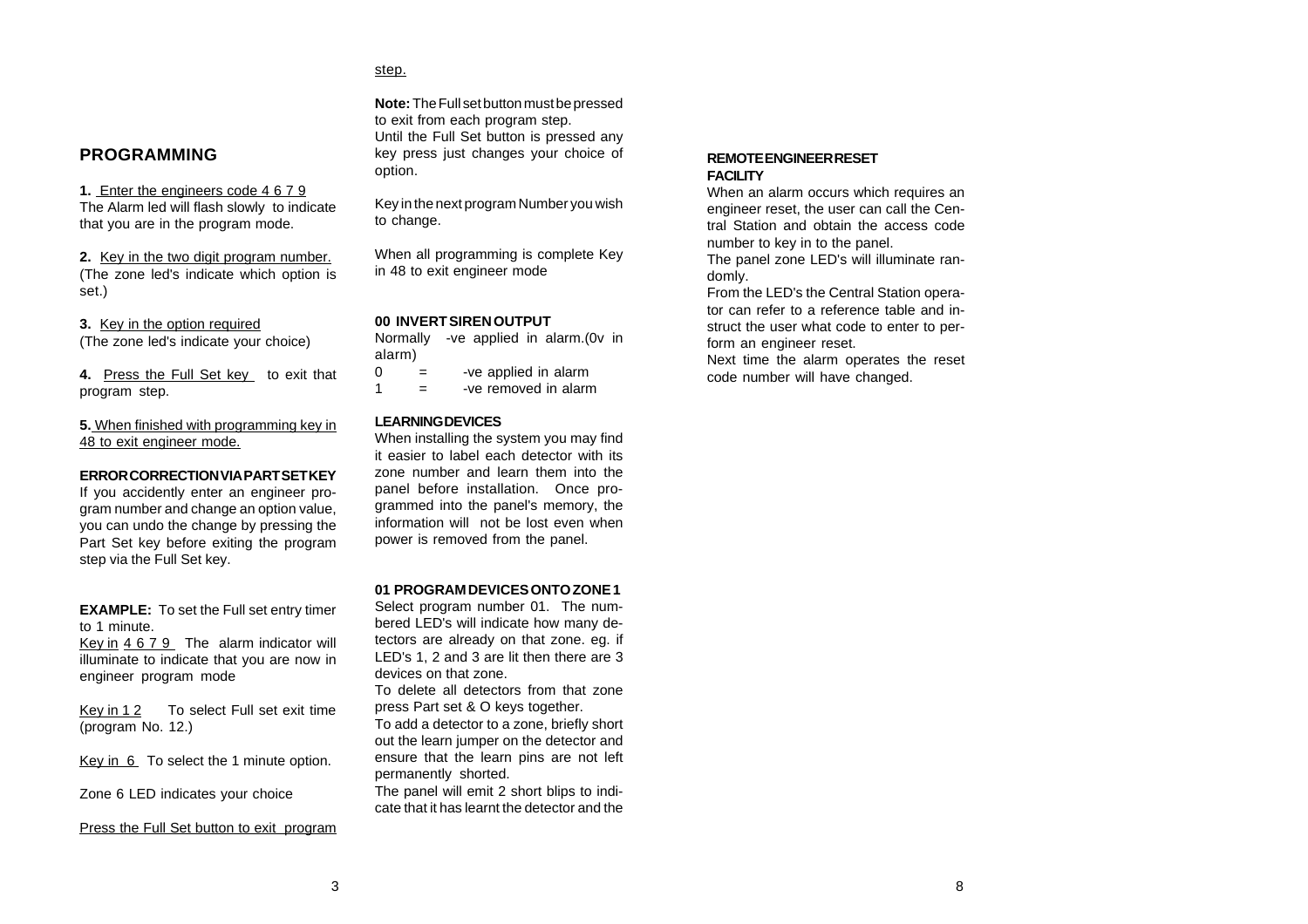$1 = Yes$   $Q = No^*$ Press the full set key to exit.

#### **34 JAMMING**

 $1 =$  Jamming generates a full alarm when set O= indicator only\* Press the full set key to exit. (Jamming is signalled to the dialler outputs.)

#### **35 MAINS FAILURE & PANEL LOW BATTERY PREVENTS ARMING**

1 = Mains failure or Panel battery failure prevents arming.  $O = Does not prevent arming*$ Press the full set key to exit

#### **36 REMOTE CONTROL UNSETS ONLY IN ENTRY**

1= Unset only after entry timer has been started. O= Unset not inhibited\* Press the full set key to exit.

#### **37 DIALLER DELAYED**

(20 second abort time) 1= Delayed O= Instant \* Press the full set key to exit

#### **38 NO EXTERNAL BELL OR DIALLER IN PART SET**

(**Internal bells only in Part Set).**

1= Internal sounder only in Part Set. O= Dialler and siren In both full or part set\* Press the full set key to exit

#### **42 ENGINEER RESET**

1= Engineer reset O= No\* Press the full set key to exit.

#### **43 REARMING**

 $1=$  none  $2=$  once  $3=$  twice  $4=$  always\* Press the full set key to exit

#### **44 RESTORE ENTIRE NV RAM TO FAC-TORY DEFAULT VALUES**

Short out the MEM link while keying in 44. All zone LED's will come on, the panel will emit a long bleep and will go out of engineering mode into the day state. **WARNING:** This will delete all detectors from the system.

#### **45 AUDIBLE RECEIVE MODE**

The output from the receiver can be heard on the panel loudspeaker. Press the full set key to exit.

#### **46 DISPLAY ENGINEERS LOG**

Press keys 1 to 8 to view the last 8 events. Most recent is displayed on key 1. Key 9 shows the last "First to Alarm" Press the full set key to exit.

**47 CHANGE ENGINEERS ACCESS CODE** Key in a 4 digit code twice.

#### **48 LEAVE ENGINEER MODE**

If any devices have their tampers open, the display shows which zones are tampered and will generate an error beep. The tampers must be restored before leaving engineer mode by pressing 48 again.

new total of devices on that zone will be displayed on the numeric LED's. Press the Full Set key to exit.

**02 PROGRAM DEVICES ONTO ZONE 2**

**03 PROGRAM DEVICES ONTO ZONE 3**

**04 PROGRAM DEVICES ONTO ZONE 4**

**05 PROGRAM DEVICES ONTO ZONE 5**

**06 PROGRAM DEVICES ONTO ZONE 6**

**07 PROGRAM DEVICES ONTO ZONE 7**

**08 PROGRAM DEVICES ONTO ZONE 8**

#### **09 RADIO PANIC BUTTONS**

To delete all Panic Buttons already on this option press Part & 0 keys together. To add a new device press the panic button. The panel will emit 2 short blips to indicate that it has read the panic button and LED 1 will indicate that one PA has been programmed in.

You can add up to 8 PA's to the panic zone by simply pressing each one in turn. Press the Full Set key to exit.

#### **10 FIRE ALARM DEVICES**

To delete all Fire sensors press Part & 0 keys together.

To add a fire sensor, short out the learn jumper.

The panel will emit 2 short blips to indicate that it has read the sensor and zone 1 LED

will indicate that one sensor has been programmed in.

Up to eight sensors can be programmed onto the fire zone by simply shorting out the learn jumper of each one in turn. Press the Full Set key to exit

#### **11 REMOTE CONTROLS**

To delete all Remote Controls press Part & 0 keys together.

To add a remote control press the Panic button. The panel will emit 2 short blips to indicate that it has read the remote control and LED 1 will indicate that one remote has been programmed in.

You can add up to 8 remote controls by simply pressing each one in turn. Press the Full Set key to exit.

#### **12 FULL SET EXIT TIME**

 $1 = 2$  secs  $2 = 10$  secs  $3 = 20$  secs<sup>\*</sup>  $4 = 30$  secs  $5 = 45$  secs  $6 = 1$  min  $7= 2$  mins  $8= 3$  mins Press Full Set to exit

#### **\* = FACTORY DEFAULT**

#### **13 PART SET EXIT TIME**

 $1=$  2 secs  $2=$  5 secs  $3=$  10 secs<sup>\*</sup>  $4 = 15$  secs  $5 = 20$  secs  $6 = 30$  secs  $7=$  1 mins  $8=$  As full set exit time. Press Full Set to exit

#### **14 ENTRY TIME**

 $1 = 1$  sec  $2=10$  secs  $3=20$  secs  $4 = 30$  secs<sup>\*</sup>  $5 = 40$  secs  $6 = 50$  secs  $7 = 1$  min  $8 = 2$  min Press Full Set to exit

**15 BELL DURATION** 1= Silent  $2= 15$  secs  $3= 2$  mins  $4 = 3$  mins  $5 = 10$  mins  $6 = 15$  mins 7= 20 mins\* 8=Continuous Press Full Set to exit